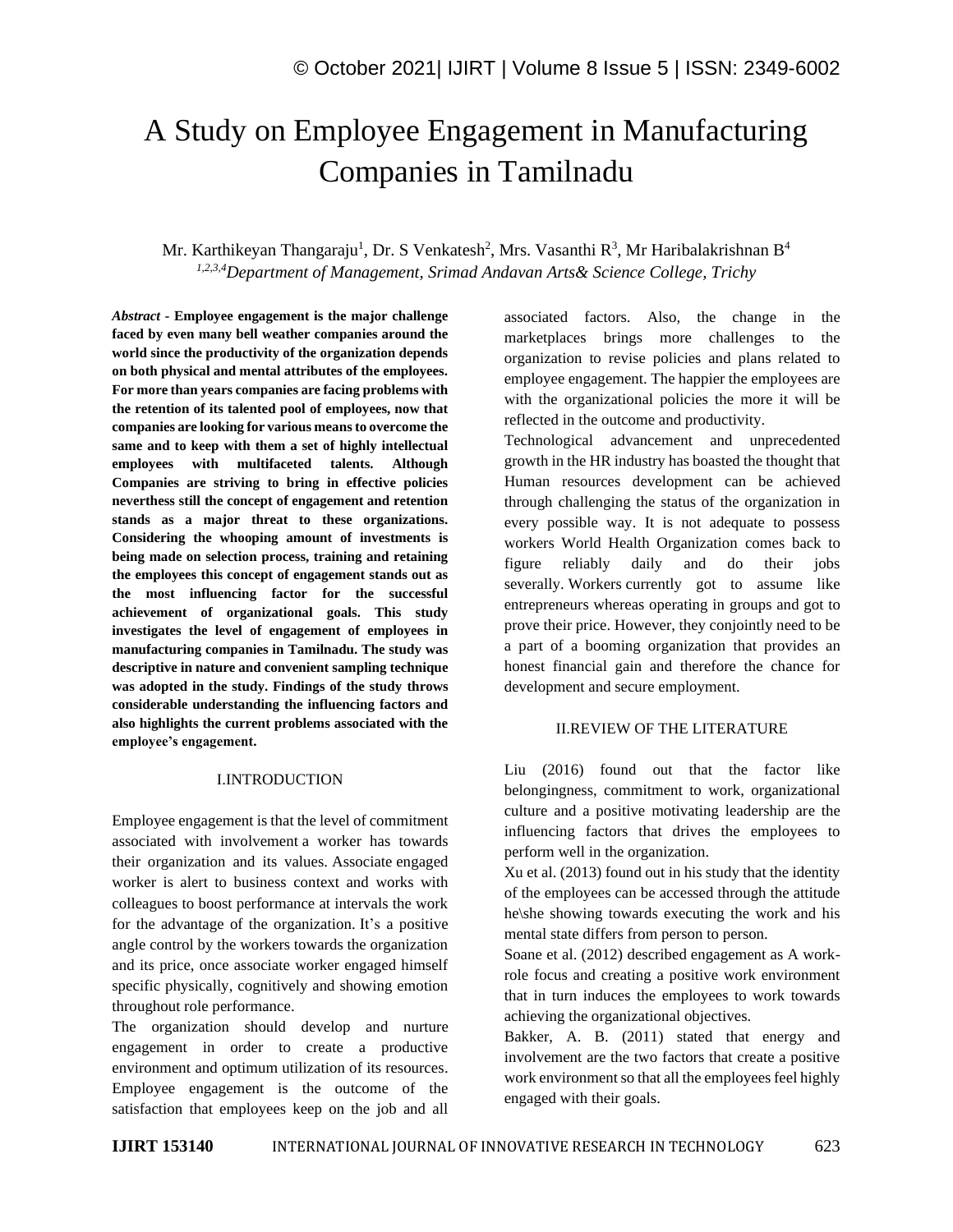Kahn 1990 through his study has explained that Engagement is the way of harnessing the members of its organization to excel in their work roles, to feel them engaged fully, to express their knowledge skills and abilities and to get the work done in a more effective way.

Robinson (2006) described in an environment with positive emotions employees tend to excel in their which in turn enhances the productivity of the organization. Engagement results in giving positive outcome in the areas increased level of motivation , sense of pride, higher productivity and low employee turnover.

Zeng and Han (2005) described that having a longlasting, emotionally positive and a motivating work atmosphere as the impacting factor for a high level of employee engagement. If the above factors are taken care it would result in work nature and outcome that assures pride, pleasant and productive work environment.

Shaw (2005) investigated the link between organizational performance and engagement levels. With a well implemented HR policies organization can retain a talented pool of employees with the necessary skills to work efficiently towards achieving the goals of the organization.

May et al (2004), found that job involvement is associated with the engagement mentality of the employees. Hence in order to bring involvement organizations should focus its employee by taking care of their well beings and financial obligations.

Hyman and Mason (1995) describe about the role of employee involvement on the sharing of authority and power as well. They also mean that incentives has no impact in the decision making process of the organizations.

### III RESEARCH METHODOLOGY

The aim of the study is to find out the causes for the engagement level of the employees in manufacturing companies in Tamilnadu. An attempt was made to bring out both the positive and negative factors existing and which either improved or adversely affected the engagement level of the employees in manufacturing companies in Tamilnadu.

#### IV.OBJECTIVES

- 1. To assess the level of satisfaction of employees towards the HR Policies.
- 2. To identify the impact of various factors that influences employee engagement.
- 3. To put in place a proper intervention mechanism to assure employee engagement.

#### DATA ANALYSIS

| Research type                    | Descriptive Research                 |  |  |  |  |
|----------------------------------|--------------------------------------|--|--|--|--|
| sample size                      | 120                                  |  |  |  |  |
| Sampling type                    | Convenience<br>sampling<br>technique |  |  |  |  |
| collection<br>Data<br>techniques | Structured questionnaire             |  |  |  |  |
| Data Interpretation tools        | SPSS 23.0 and Microsoft<br>Excel     |  |  |  |  |

A Structured questionnaire was distributed to employees working in manufacturing companies in Tamilnadu. Sampling method adopted was convenient sampling method.

# DATA ANALYSIS

|  | Table 1: PERCEPTION ABOUT THE WORKING ENVIRONMENT |  |
|--|---------------------------------------------------|--|
|--|---------------------------------------------------|--|

|   | Factors                       | <b>SA</b> | A  | N | D | <b>SD</b> | weighted | Weighted | Rank |
|---|-------------------------------|-----------|----|---|---|-----------|----------|----------|------|
|   |                               |           |    |   |   |           | value    | average  |      |
|   | Enthusiastic work environment | 74        | 26 | h |   | 10        | 510      | 21.25    |      |
| B | Appreciating culture          | 70        | 23 |   |   | 15        | 488      | 20.33    |      |
|   | Work place values             | 67        | 30 |   |   | 10        | 473      | 19.70    |      |
|   | Freedom in decision making    | 78        | 24 |   |   |           | 529      | 21.64    |      |
|   | Satisfactory work set up      | 60        | 57 |   |   |           | 529      | 22.04    |      |
|   | Relationship with people      | 75        | 19 |   |   | 13        | 495      | 20.62    |      |
|   | Flexibility                   | 69        | 34 |   |   |           | 520      | 21.66    |      |

The above table concludes that the satisfactory work environment has achieved highest weighted average value of 22.04, indicating that Working related Environment is highly satisfactory. Also it is inferred that work place values has obtained the lowest weighted average value of 17.45, indicating that the Satisfaction workplaces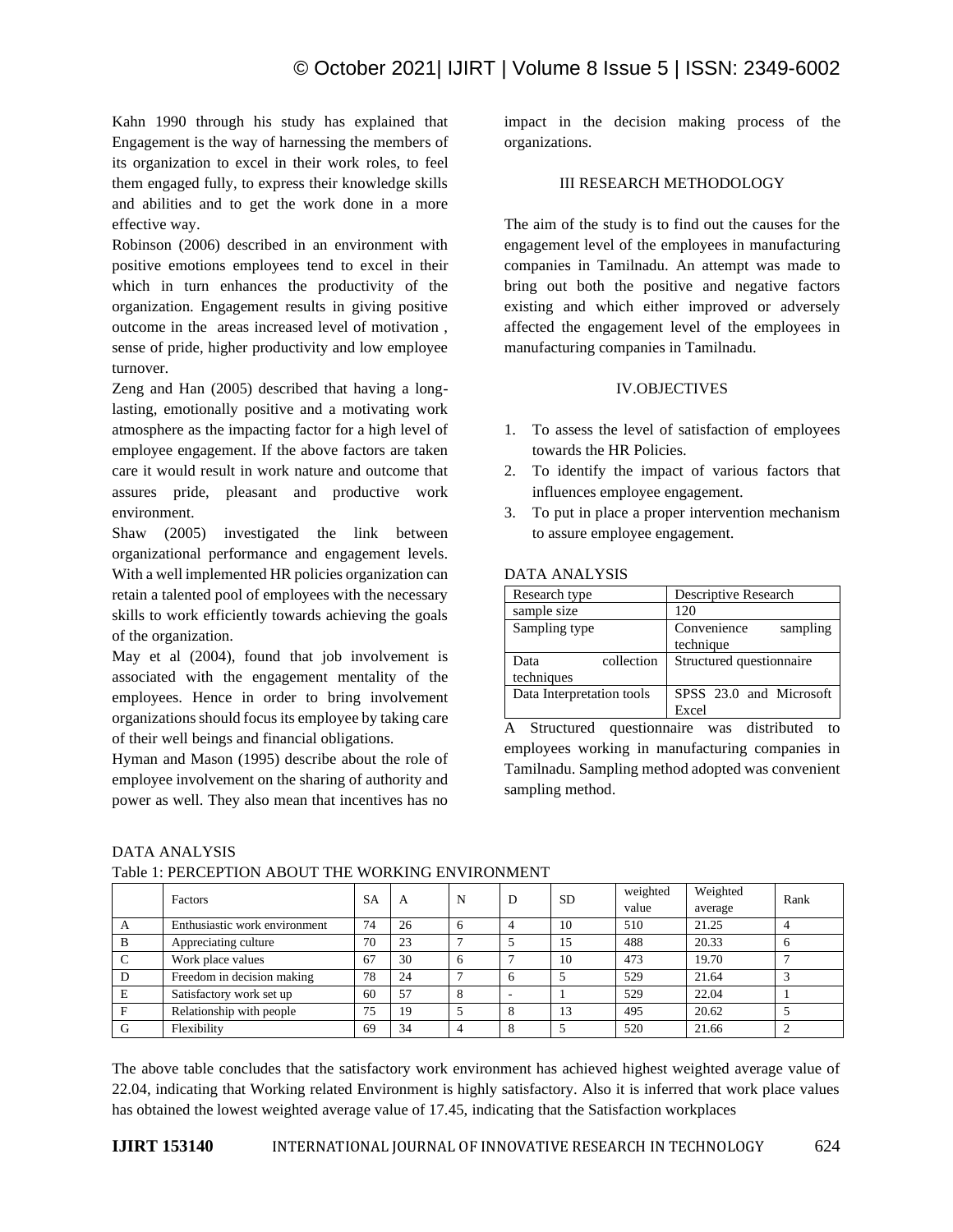# © October 2021| IJIRT | Volume 8 Issue 5 | ISSN: 2349-6002

|        | Sense of Belongingness   | <b>SA</b> | A   |     | DA  | <b>SDA</b> | Weighted | Weighted | Rank |
|--------|--------------------------|-----------|-----|-----|-----|------------|----------|----------|------|
|        |                          | (5)       | (4) | (3) | (2) | (1)        | value    | Average  |      |
| A      | Work fulfillment         | 81        | 32  |     |     |            | 551      | 22.96    |      |
| B      | Employee loyalty         | 75        | 37  |     |     |            | 544      | 22.67    |      |
| $\sim$ | Organization expectation | 71        | 42  |     |     |            | 544      | 22.67    |      |
| D      | Feel about as a person   | 60        | 57  |     |     |            | 529      | 22.04    |      |
| E      | Retirement               | 17        | 15  | 49  | 38  |            | 369      | 15.38    |      |

# Table 2: DETERMINING THE WEIGHT OF THE FOLLOWING SENSE OF BELONGINGNESS

Result Hence the above table conclude that the work fulfillment has achieved highest weighted average value of 22.96, indicating that sense of belongingness related to work fulfillment are excellent in the organization

#### TABLE 3: COMPENSATION SATISFACTION OF THE RESPONDENTS

| <b>Compensation Satisfaction</b> |                    | <b>SA</b><br>(5) | $\mathbf{A}$<br>(4) | N<br>(3) | DA<br>(2) | <b>SDA</b><br>$\left(1\right)$ | Weighted<br>value | Weighted<br>Average | Rank |
|----------------------------------|--------------------|------------------|---------------------|----------|-----------|--------------------------------|-------------------|---------------------|------|
|                                  | Satisfied salary   | 65               | 18                  | 28       |           |                                | 498               | 20.75               |      |
|                                  | Satisfied ESI & PF | 49               | 33                  | 35       |           |                                | 488               | 20.33               |      |
|                                  | Satisfied monetary | -47              | 25                  | 42       |           |                                | 472               | 19.67               |      |

Source: Primary Data

Hence the above table conclude that the Satisfied salary has achieved highest weighted average value of 20.75, indicating that Compensation Satisfaction related to Satisfied salary are excellent in the organization.

#### TABLE 4: WELFARE MEASURES OF THE RESPONDENTS

| <b>Welfare Measures</b> |                    | SA  |    |                | DA                      | <b>SDA</b> | Weighte | Weighted | Rank |
|-------------------------|--------------------|-----|----|----------------|-------------------------|------------|---------|----------|------|
|                         |                    | (5) | Ι4 | $\sqrt{2}$     | $\curvearrowright$<br>◟ | л.         | d value | Average  |      |
| $\Gamma$                | Care about welfare | IJ  | 56 |                |                         |            | 512     | 21.33    |      |
|                         | Health provisions  | 39  | O  | $\overline{1}$ |                         |            | 499     | 20.79    |      |

Inference

Hence the above table conclude that the care about welfare has achieved highest weighted average value of 21.33, indicating that welfare measures related to care about welfare are excellent in the organization

#### TABLE 5:PERECEPTION ON INTERPERSONAL RELATIONSHIPS

| Interpersonal Relationships |                                | SА  | $\mathbf A$ |     | DA  | <b>SDA</b> | Weighted | Weighted | Rank |
|-----------------------------|--------------------------------|-----|-------------|-----|-----|------------|----------|----------|------|
|                             |                                | (5) | (4)         | (3) | (2) | Ί.         | value    | Average  |      |
| A                           | Co-worker relationships        | 65  | 45          | 10  |     |            | 535      | 22.29    |      |
| B                           | Approach the higher management | 55  | 48          | 16  |     |            | 517      | 21.54    |      |
|                             | Work comfortable               | 58  | 49          |     |     |            | 521      | 21.71    |      |
|                             | Satisfied employee engagement  | 35  | 62          | 14  |     |            | 483      | 20.13    |      |

TABLE 6:CHI- SQUARE TEST

It is a statistical measure used in context of sampling analysis for comparing a variance to a theoretical variance.

|   | <b>Welfare Measures</b> | Calculate $X^2$ Value | DF | Asymp. Sig. (2-sided) | Result                  |
|---|-------------------------|-----------------------|----|-----------------------|-------------------------|
|   | Care about welfare      | 4.006                 |    | .261                  | H <sub>0</sub> Accepted |
| ∸ | Health provision        | .825                  |    | .935                  | H <sub>0</sub> Accepted |

## INFERENCE

The above table 4.3.2 shows that the Chi Square value for Genders and Welfare Measures is 4.006 and .825 the corresponding significant value is .073 and .933 as the calculated significant value is more than .05, we reject the Alternative hypothesis and accept the Null hypothesis. Hence it is concluded that there is no significance relation between respondents' Genders with Welfare Measures towards the workplace. So the gender doesn't influence the Welfare Measures.

# TABLE 7: DETERMINING THE RELATIONSHIP BETWEEN DEPARTMENTS WITH INTERPERSONAL RELATIONSHIPS (Chi-Square Test)

| <b>Welfare Measures</b>        | Calculate $X^2$ Value | DF | Asymp. Sig. (2-sided | Result      |
|--------------------------------|-----------------------|----|----------------------|-------------|
| Co-worker relationships        | 9.228                 |    | .161                 | H0 Accepted |
| Approach the higher management | 65.387                |    | .000                 | H1 Accepted |
| Work comfortable               | 5.334                 |    | .502                 | H0 Accepted |
| Satisfied employee engagement  | .699                  |    | .791                 | H0 Accepted |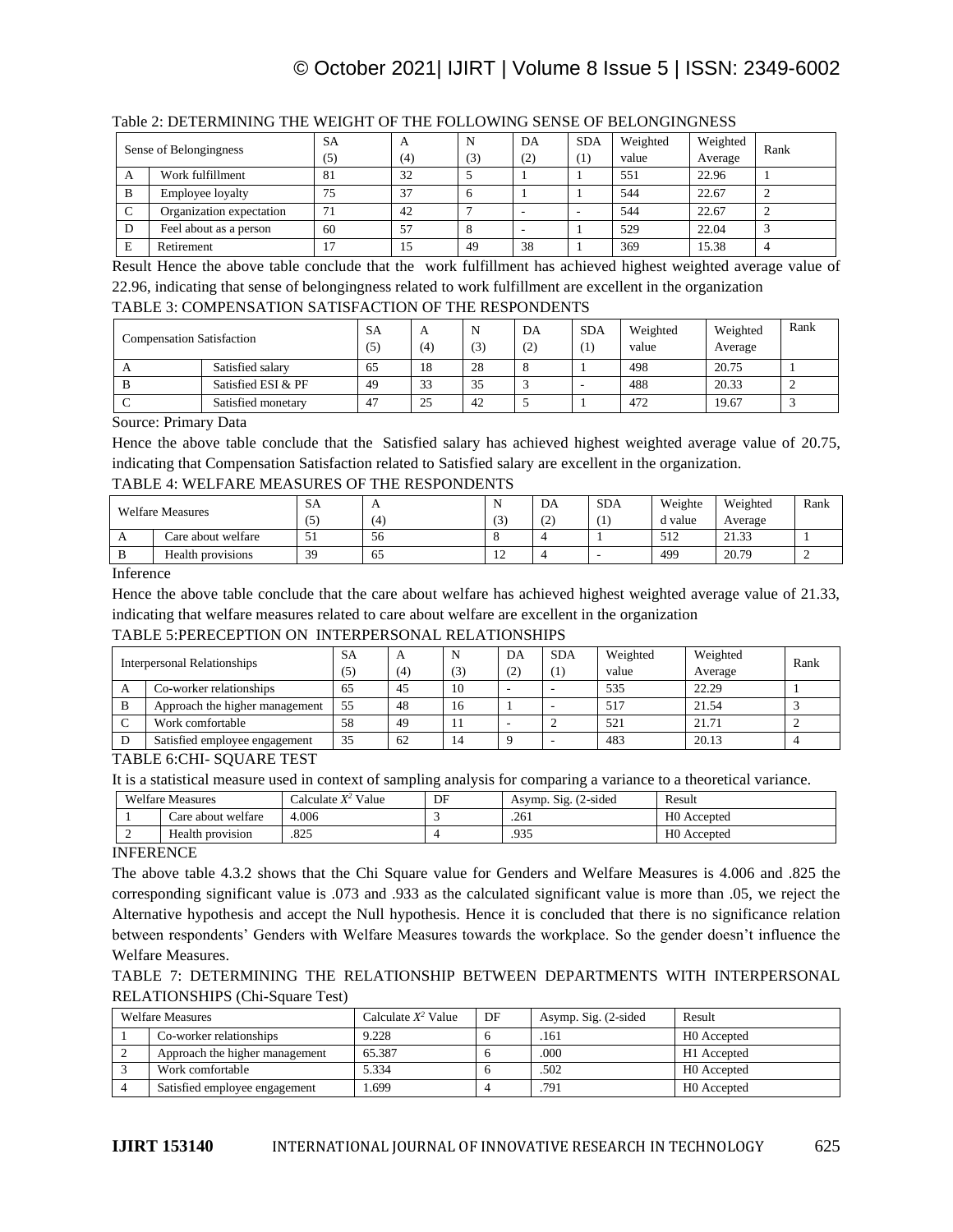# Source: Primary Data INFERENCE

The above table shows that the chi-square value for departments and interpersonal relationships is 9.228, 5.334 and 1.699 the corresponding significant value is .161, .502 and .791 as the calculated significant value is more than .05, we reject the alternative hypothesis and accept the null hypothesis. Hence it is concluded that there is no significance relation between respondents' departments with interpersonal relationships towards the workplace. So the department doesn't influence the interpersonal relationships.

The above table 4.3.1 shows the chi square value for departments with Interpersonal relationships is 65.387and corresponding significant value is .000 we accept the null hypothesis and reject the alternative hypothesis. Hence concluded the departments influence in the Interpersonal relationships.

# TABLE 8: MANN-WHITNEY U-TEST DETERMINING THE RELATIONSHIP BETWEEN GENDERS WITH EMPLOYEE'S COMMITMENT

|                         | Ranks                                    |        |     |              |                     |
|-------------------------|------------------------------------------|--------|-----|--------------|---------------------|
|                         |                                          | Gender | N   | Mean<br>Rank | <b>Sum of Ranks</b> |
| 1                       | Work life Male<br>balances               |        | 85  | 59.00        | 5015.00             |
|                         |                                          | Female | 35  | 64.14        | 2245.00             |
|                         |                                          | Total  | 120 |              |                     |
| $\overline{2}$          | Employee                                 | Male   | 85  | 62.34        | 5298.50             |
|                         | loyalty                                  | Female | 35  | 56.04        | 1961.50             |
|                         |                                          | Total  | 120 |              |                     |
| 3                       | Satisfied<br>ESI & PF                    | Male   | 85  | 61.98        | 5268.00             |
|                         |                                          | Female | 35  | 56.91        | 1992.00             |
|                         |                                          | Total  | 120 |              |                     |
| $\overline{\mathbf{4}}$ | Care about Male<br>welfare               |        | 85  | 61.09        | 5192.50             |
|                         |                                          | Female | 35  | 59.07        | 2067.50             |
|                         |                                          | Total  | 120 |              |                     |
| 5                       | Satisfied<br>employee<br>engageme<br>nt. | Male   | 85  | 60.36        | 5131.00             |
|                         |                                          | Female | 35  | 60.83        | 2129.00             |
|                         |                                          | Total  | 120 |              |                     |

|                |                                                   | MANN-<br>WHITNEY<br><b>UTEST</b> | Z        | ASYMP.SIG.<br>$(2-TAILED)$ |
|----------------|---------------------------------------------------|----------------------------------|----------|----------------------------|
| 1              | $Gender(Y^1)$<br>$(X^1)$<br>Work<br>life balances | 1360.000                         | $-.819$  | .413                       |
| $\overline{c}$ | $(X^2)$<br>Employee<br>lovalty                    | 1331.500                         | 1.057    | .291                       |
| 3              | $(X^3)$ Satisfied<br>ESI & PF                     | 1362.000                         | $-0.770$ | .442                       |
| $\overline{4}$ | $(X^4)$<br>Care<br>about welfare                  | 1437.500                         | $-319$   | .750                       |
| 5              | $(X5)$ Satisfied<br>employee<br>engagement        | 1476.000                         | $-.073$  | .942                       |

Source: Primary Data

#### INFERENCE

The above table shows that the z value and corresponding significant value is  $(<.05)$  Hence, we accept the alternatives hypothesis and reject the null hypothesis and conclude that is a significant difference between gender and employees commitment to the company.

#### V.FINDINGS

The main findings of the study are discussed below,

It can be observed that the Office enthusiastically has achieved highest weighted average value of 24.54, indicating that Working Environment related to Office enthusiastically are excellent in the organization. Also it is inferred that Satisfaction workplaces has obtained the lowest weighted average value of 17.45, indicating that the Satisfaction workplaces.

It can be observed that the work fulfillment has achieved highest weighted average value of 22.96, indicating that sense of belongingness related to work fulfillment are excellent in the organization. Also it is inferred that sense of belongingness has obtained the lowest weighted average value of 15.38, indicating that the retirement.

It can be observed that the Satisfied salary has achieved highest weighted average value of 20.75, indicating that Compensation Satisfaction related to Satisfied salary are excellent in the organization. Also it is inferred that Compensation Satisfaction has obtained the lowest weighted average value of 19.67, indicating that the monetary Satisfied

It can be observed that the care about welfare has achieved highest weighted average value of 21.33,

Test Statistics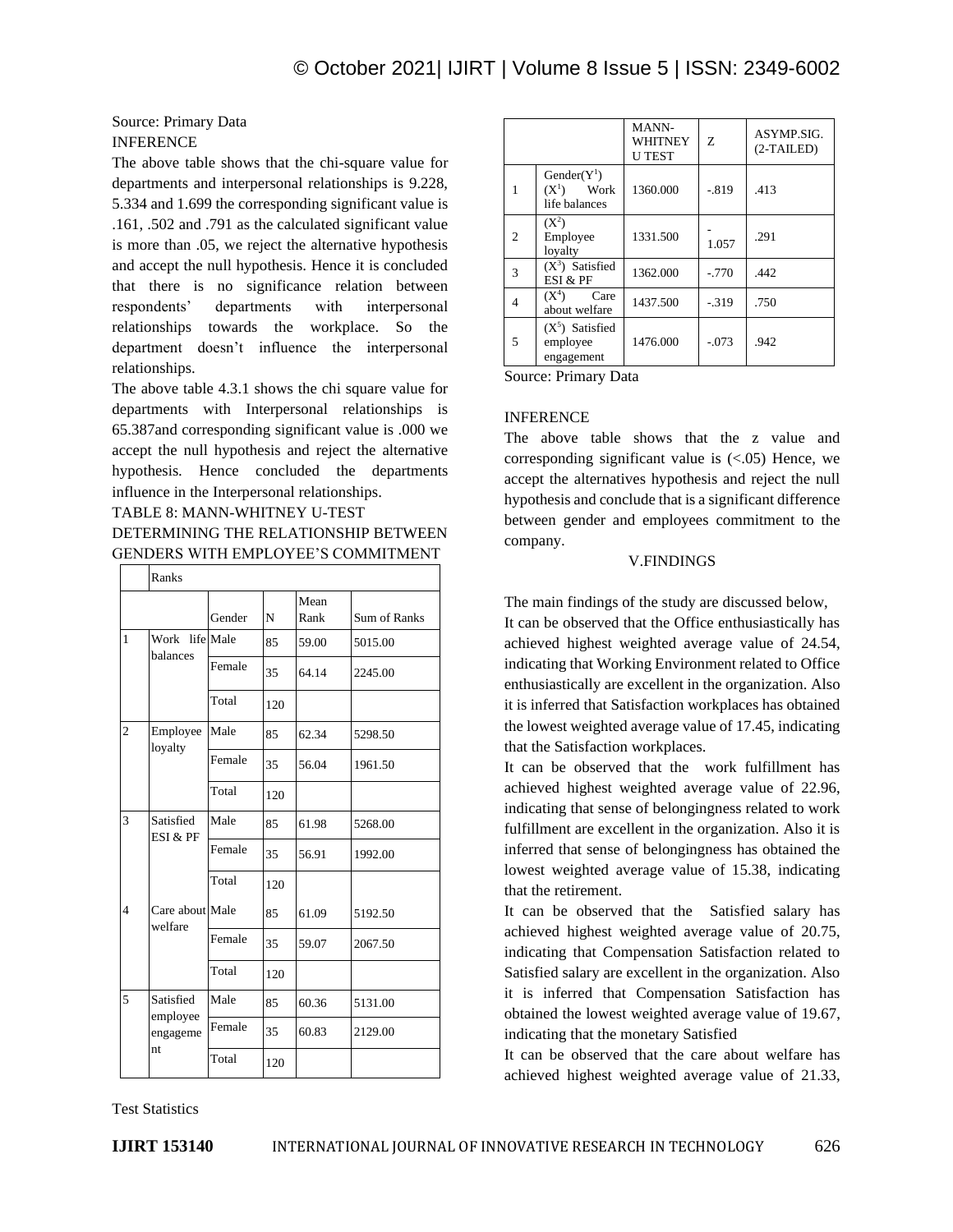indicating that welfare measures related to care about welfare are excellent in the organization.

It can be observed that the co-worker relationships has achieved highest weighted average value of 22.29, indicating that interpersonal relationships related to co-worker relationships are excellent in the organization. Also it is inferred interpersonal relationships has obtained the lowest weighted average value of 20.13, indicating that the employee engagement satisfied.

It is analyzed that there is no significance relation between respondents' Genders with Welfare Measures towards the workplace. So the gender doesn't influence the Welfare Measures.

It is analyzed that that there is no significance relation between respondents' departments with interpersonal relationships towards the workplace. So the department doesn't influence the interpersonal relationships.

It can be observed that the departments influence in the Interpersonal relationships.

It is analyzed that accept the alternatives hypothesis and reject the null hypothesis and conclude that is a significant difference between gender and employees commitment to the company.

#### VI.SUGGESTIONS

From the findings of the study, the following are the suggestions and the recommendations to the organization to make their employees to be committed in their work.

The organization can conduct more programs at regular intervals which will help the organization to have actively engaged workforce.

Employee's views can be considered before conducting engagement programs.

HR team should act as facilitator by forming a team among the employees to execute and framing of the programs

The organization should provide more opportunities for taking up new challenges.

#### VII.CONCLUSION

In the era of technological advancement where ICT plays a pertinent and major role the major challenge for any organization is retain their employees. As the employees are the real asset of organizations it is therefore companies should adapt to new policies related to the employee engagement. The HR department must have a keen watch on the change in mindset of its employees so as to continuously engage with the employee needs. Although employee engagement is a breakthrough concept being spoken over for years, it is still a vague concept to be precisely defined. However, if properly implemented by the organization in their polices, companies can reap major benefits out of it. An engaged employee tends to work more efficiently and effectively towards achieving the organizational objectives and can explore her knowledge to the fullest which in turn creates a productive and conducive work environment.

#### REFERENCES

- [1] Kahn, W. A. (1990). Psychological conditions of personal engagement and disengagement at work. Academy of management journal, 33(4), 692-724.
- [2] Bakker, A. B. (2011). An evidence-based model of work engagement. Current directions in psychological science, 20(4), 265-269. https://doi.org/10.1177/0963721411414534.
- [3] Xiao, M. L., & Duan, L. (2014). Job engagement of employees in state-owned enterprises: Construct clarification and scale development. Organizational management, 1, 35-41. http://dx.doi.org/10.16471/j.cnki.11-2822/c.20 14 . 01.017
- [4] Soane, E., Truss, C., Alfes, K., Shantz, A., Rees, C., & Gatenbytt, M. (2012). Development and application of a new measure of employee engagement: The ISA engagement scale. Human resource development international, 15(5), 529- 547. https://doi.org/10.1080/13678868. 2012. 726542
- [5] Liu, Z. A. (2016). Study on the development of structure model of engagement for knowledge employee. Business management, 11, 65-69. http://dx.doi.org/10.13395/j.cnki.issn.1009- 0061.2016.11.018.
- [6] Zeng, H., & Han, J. L. (2005). To improve employee engagement. Enterprise management, 5, 9-10
- [7] Robinson, I. (2006) Human Resource Management in Organisations. London, CIPD